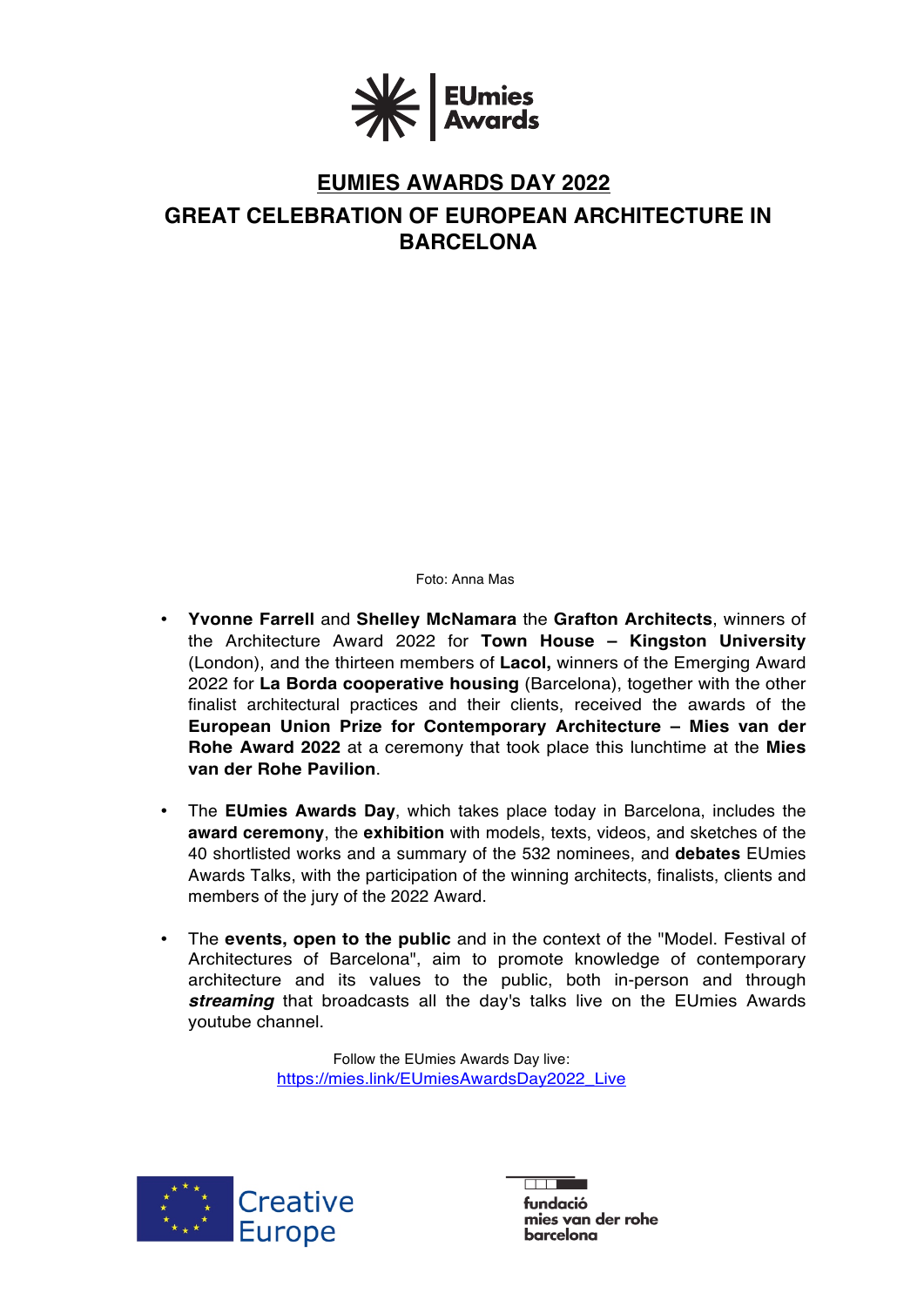

12th May 2022, Barcelona.-

At noon today, at the Mies van der Rohe Pavilion in Barcelona, the **European Commission** and the **Mies van der Rohe Foundation** presented the prizes for the European Union Prize for Contemporary Architecture - Mies van der Rohe Award 2022 to the Irish studio **Grafton Architects** for their work **Town House - Kinsgton University** in London, and to Barcelona-based **Lacol** for **La Borda collective housing** built in the city of Barcelona.

The event was attended by the Mayor of Barcelona, Ms. **Ada Colau**, the European Commissioner for Innovation, Research, Culture, Education and Youth, Ms. **Mariya Gabriel**, the President of the Mies van der Rohe Foundation, Ms. **Janet Sanz,** the General Director of Spatial Planning and Urbanism of the Generalitat de Catalunya, **Mr. Agustí Serra**, and the General Director of Urban Agenda and Architecture, Ministry of Transport, Mobility and Urban Agenda of the Government of Spain, **Mr. Iñaqui Carnicero**.

Anna Ramos, director of the Fundació Mies van der Rohe, welcomed the large audience that attended the Awards Ceremony from the esplanade in front of the Pavilion, which today was converted into a large stall for the occasion. Hundreds of architects, representatives of institutions and companies, students and architecture lovers will be able to enjoy, meet and listen to the authors of some of the best works of European architecture of the last three years.

Besides the winners, the finalists, together with the promoters of all the works, have also travelled to Barcelona to receive their trophies and take part in the **talks and conferences** that will take place throughout the day in the Pavilion.

The EUmies Awards Day, which represents a **great celebration of European architecture**, will feature, at 18:15h, the last debate of the day, in which the founders of Grafton Architects, Irish architects Shelley McNamara and Yvonne Farrell, together with a representation of the finalist studios – BDR Bureau- and winner -Lacol- in the Emerging and members of the jury, will debate their projects and the issues highlighted by the jury's deliberations.

The Town House - Kingston University building, which adapts to the different uses for an educational centre, creates an emotional experience while dignifying the lives of the people who study in it thanks to its solemn and welcoming atmosphere, deeply egalitarian, civic and democratizing. This is the first EUmies Award won by Grafton Architects, which this year received two other nominations for the projects Institute Mines Télécom in Paris and Toulouse School of Economics in Toulouse. In 2009, the studio was a finalist with another educational building, the Luigi Bocconi University in Milan.

In the same debate, Lacol will explain its cooperative project based on co-ownership and co-management of shared resources and capacities. The model goes beyond the specific project of this type of housing, as the Catalan studio also works as a cooperative where thirteen professionals show a way forward and create an active tool to promote political and urban change from within the system, based on social, ecological, and economic sustainability.



 $\overline{\Box\Box\Box}$ fundació mies van der rohe **barcelona**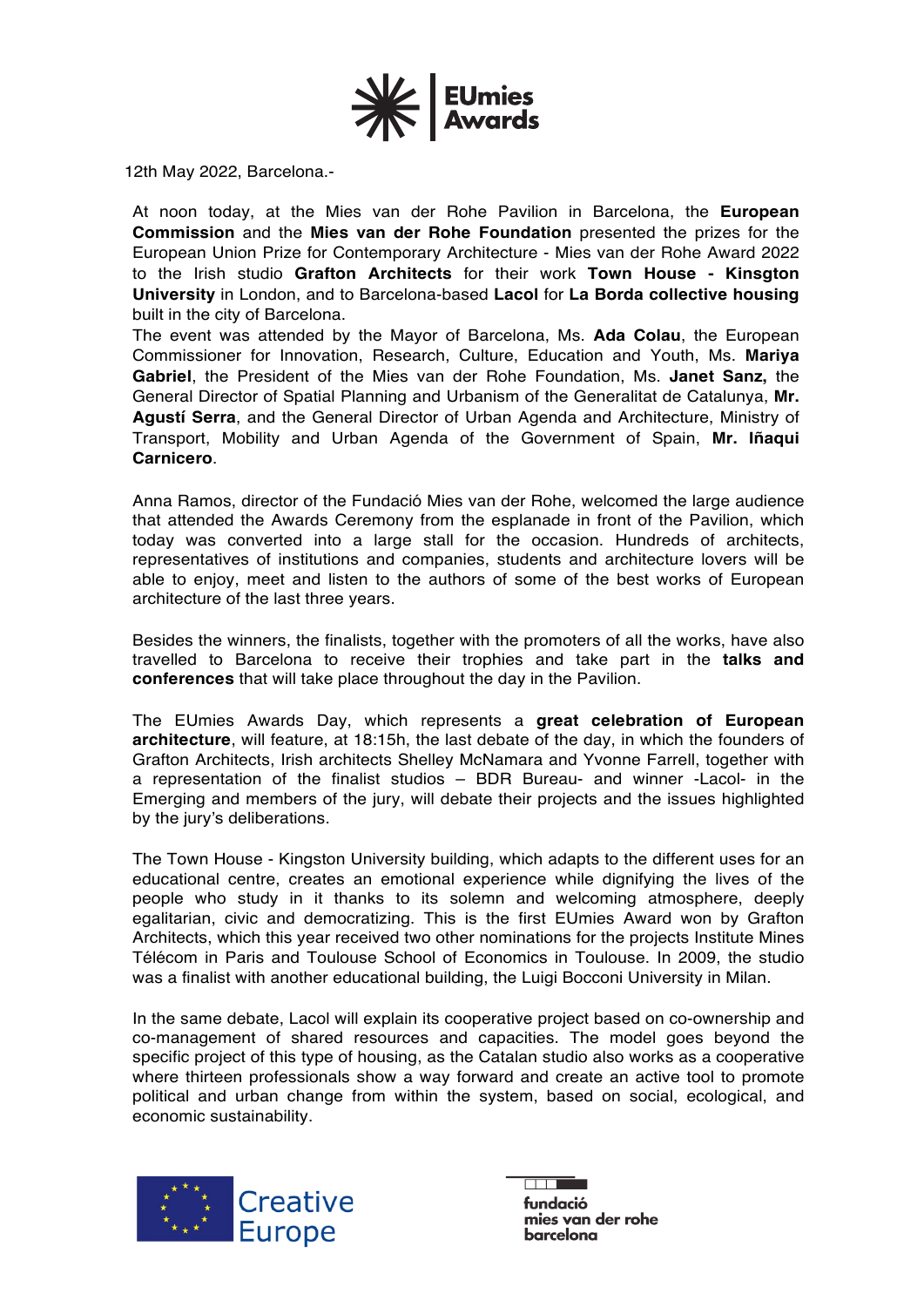

The two projects were chosen by the jury chaired by Tatiana Bilbao, and formed by Francesca Ferguson, Mia Hägg, Triin Ojari, Georg Pendl, Spiros Pengas and Marcel Smets, from among 532 nominated works from 41 countries. **Five architecture award finalists** were selected and visited by the Jury: Z33 House for Art, Architecture and Design in Hasselt; the Railway Farm in Paris; 85 social housing units in Cornellà de Llobregat; Frizz23 in Berlin and the award-winning Town House - Kingston University in London.

The **EUmies Awards Day** will conclude with a celebration in the **ESklandestino** space while visiting the exhibition dedicated to this edition of the award. The exhibition opened on 1st of May, and displays **models, texts, videos, and drawings** of the 40 works selected by the jury members, and a summary of the 532 nominated projects.

The awards ceremony took place within the framework of Model. Barcelona Architecture Festival, the event co-organised by Barcelona City Council and the Col·legi d'Arquitectes de Catalunya (COAC), which was created as the first major event of the UIA-Unesco World Architecture Capital of Barcelona 2026. Until Sunday, a seven-kilometre circuit that delimits the border between Ciutat Vella and the Eixample will host physical and augmented reality installations in the public space, popular meals, routes, workshops and debates that invite visitors to rediscover the city and architecture.

#### **EUmies Awards Talks 2022**

Programme:

**11:30h –Talk 0**

"Before, during, and after the architectural project" - The experiences of the clients of the 2 winning works and the 5 finalists.

Enrico Fermi School, Turin - Marco Gioanninni, Head of Communication, Fondazione Agnelli.

Frizz 23, Berlin - Florian Schmidt, Construction Advisor of the Friedrichshain-Kreuzberg district.

The Railway Farm, Paris - Frédéric Lauprêtre, Director of Patrimonial Strategy - Action Logement, President Bail Pour Tous.

Z33, Hasselt - Jan Boelen, ex director Z33.

85 Social Housing Units in Cornellà - Josep Maria Borrell, technical coordinator IMPSOL / AMB

La Borda cooperative housing - Maria Sales, cooperative member.

Town House, Kingston University, London - Sean Woulfe, Director of Estates and Sustainability, Kingston University.

### **16:00h – Talk 1**

Presentation by Francesca Torzo - Z33, Hasselt. Presentation of peris+toral.architects - 85 social housing, Cornellà de Llobregat. Conversation with jury members Georg Pendl and Triin Ojari.

### **17:00 – Talk 2**

Presentation of Deadline Architects - Frizz23, Berlin.

Presentation of Grand8 + Mélanie Drevet Paysagiste - La Granja Ferroviaria, Paris. Conversation with jury member Spiros Pengas and the director of the Fundació Mies van der Rohe, Anna Ramos.



**COLOR** 

fundació mies van der rohe **barcelona**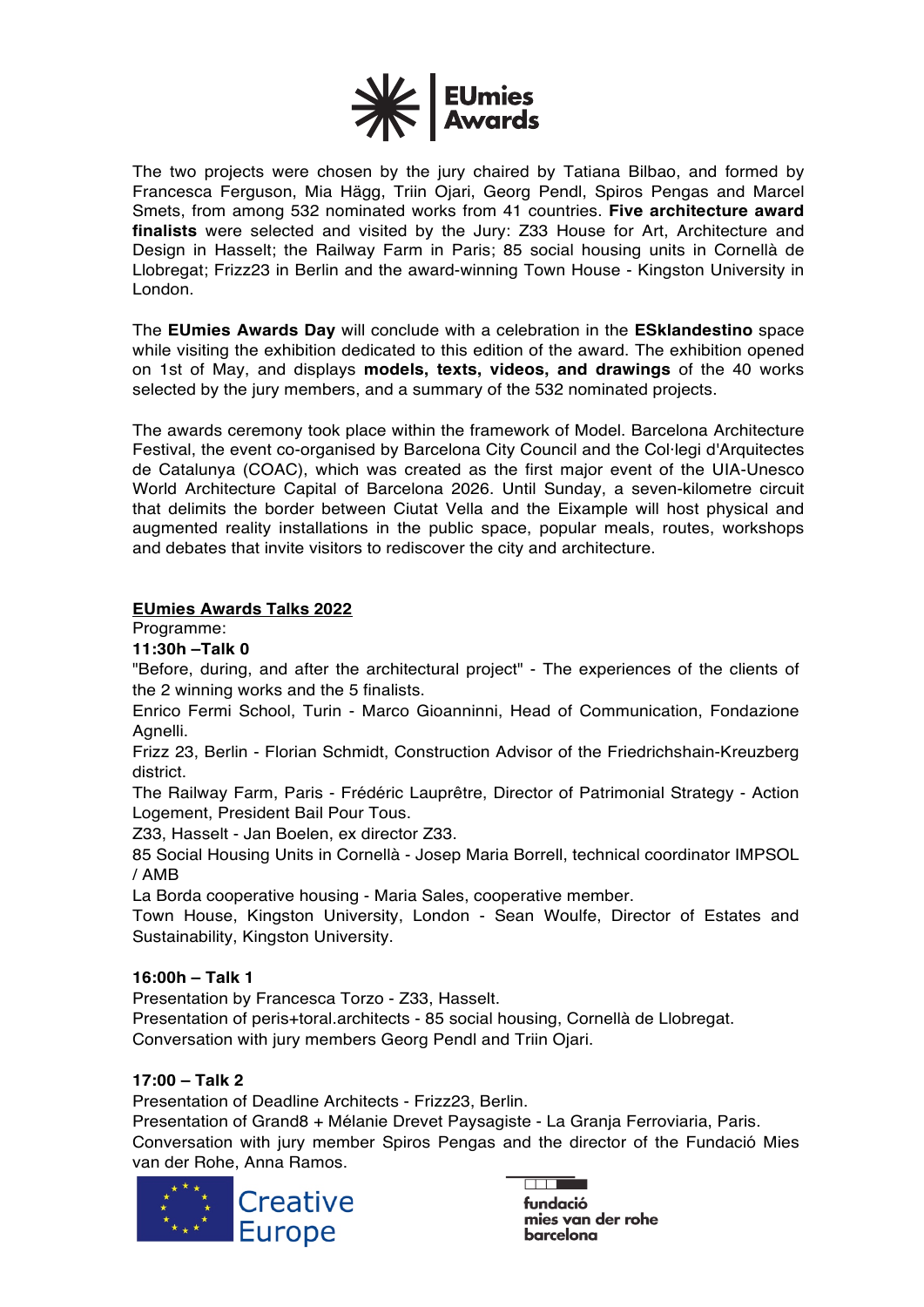

## **18:15 – Talk 3**

Presentation of Lacol - La Borda cooperative housing, Barcelona. Presentation of BDR Bureau - Enrico Fermi School, Turin. Presentation of Grafton Architects - Town House Kingston University, London. Conversation with jury members Mia Häag and Francesca Ferguson.

### **Three categories for the new EUmies Awards**

On the occasion of the EUmies Awards Day 2022, the director of the Fundació Mies van der Rohe of Barcelona **Anna Ramos**, the organising institution together with the European Commission - Creative Europe programme, has presented the **new name, structure and new image of the Award**.

From now on the name of the award will be pluralised, **EUmies Awards**, and will include the Young Talent Architecture Award (YTAA) as a **Young Talent** category, together with the categories **Architecture** and **Emerging**.

The YTAA, also organised by the Fundació Mies van der Rohe, along with the European Commission - Creative Europe programme, and the support of other institutions and private partners, was created in 2016 to support the talent of recently graduated architects, urban planners and landscape architects by awarding the most outstanding final projects from across Europe and selected third countries, and to recognise architecture schools committed to architectural quality as a driving force for sustainable development and quality of life.

The new EUmies Awards will have the same phases of Nominations, Shortlist, Finalists and finally Winners. The Architecture and Emerging categories will continue to be awarded biennially in even years, while the Young Talent category will be awarded in odd years in the framework of the Venice Architecture Biennale and will have its own calendar and expert jury.

*"The change that unites the three categories under the same name aims to make excellence in european architecture, incorporating those who will be responsible for transforming our environment in the future to help them to start their first professional steps alongside established studios and emerging talents,"* explained Anna Ramos.

The winner of the Architecture Award will receive  $\epsilon$ 60,000 and a sculpture evoking the Mies van der Rohe Pavilion in Barcelona, while for the Emerging Architecture category, the prize money is €20,000 and the same sculpture. The finalists and clients are also presented with a piece, recognising their essential contribution to contemporary architecture. The winners of the Young Talent category receive 5,000 euros each, a profile on the World-Architects platform, and support in the early stages of their careers thanks to the Award's network of professionals and institutions.

In addition, the dissemination of the quality and *savoir-faire* of European architects will be reinforced in each edition by the organisation of exhibitions and debates all over the world.



 $\overline{\phantom{a}}$ **fundació** mies van der rohe barcelona